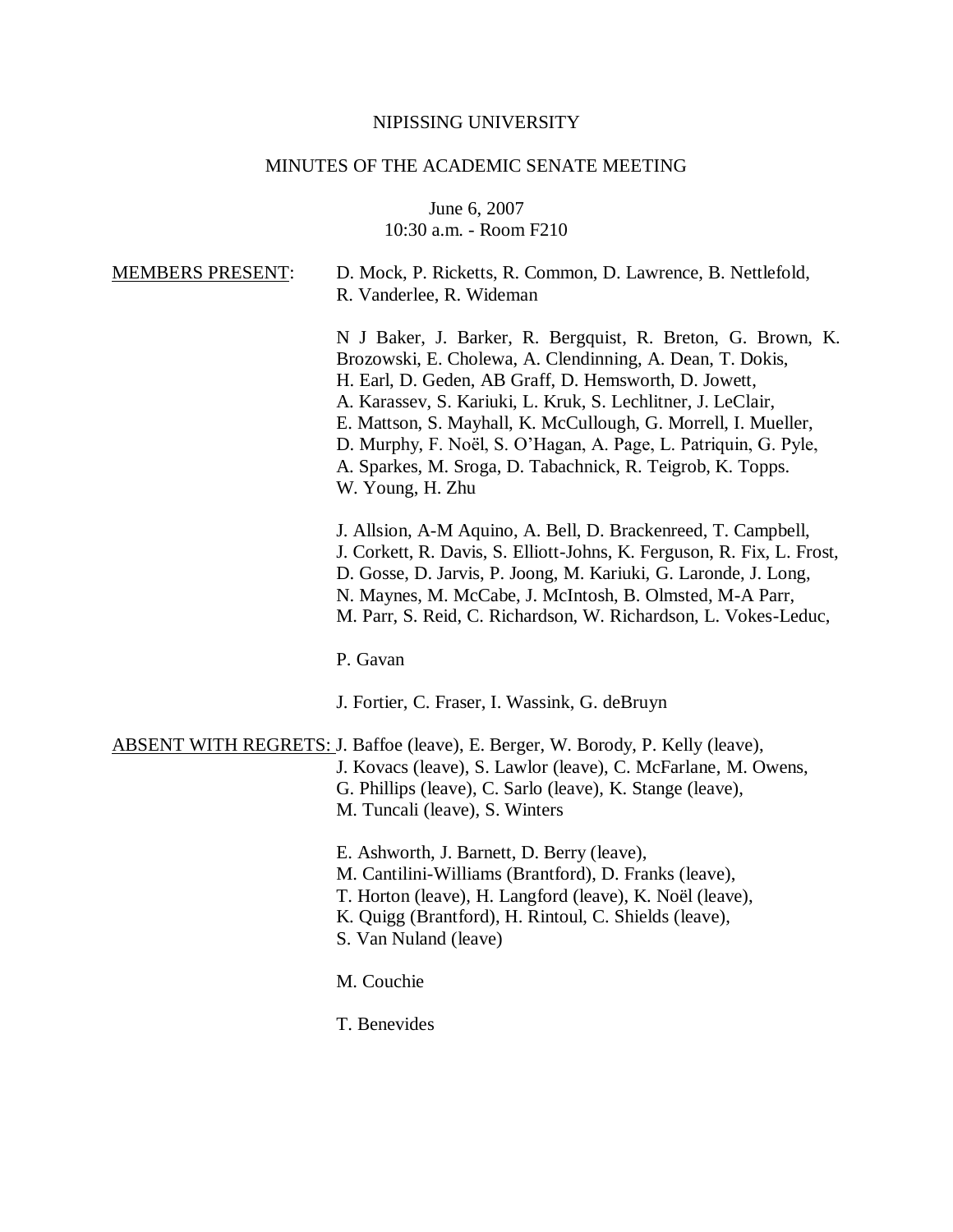| <b>ABSENT:</b>   | G. Brophey, N. Brown, R. Brozowski, P. Chow, P. Cook,<br>T. Curwen, D. Flynn, D. Hackett, D. Hall, J. Knox, T. Koivukoski,<br>U. Kundrats, S. Muhlberger, P. Nosko, T. Parkes, S. Renshaw,<br>D. Rowbotham, J. Ryan, M. Saari, B. Schreyer, K. Srigley,<br>S. Srigley, V. Valov, D. Walters, M. Wachowiak, A. Weeks |
|------------------|---------------------------------------------------------------------------------------------------------------------------------------------------------------------------------------------------------------------------------------------------------------------------------------------------------------------|
|                  | K. Clausen, H. Gardner, R. Graham, C. Harvey, B. Hatt, L. Keuhl,<br>K. Kirkwood, R. Lynn, K. MacLeod, B. McMahon, J. Price,<br>C. Ricci, T. Ryan, J. Scott, G. Sharpe, I. Sinfield, M. Szakacs,<br>K. Waller, N. Zur Nedden                                                                                         |
|                  | D. Pletzer                                                                                                                                                                                                                                                                                                          |
| <b>MOTION 1:</b> | Moved by D. Brackenreed, seconded by J. McIntosh that the minutes of<br>the regular meeting of the Academic Senate dated May 18, 2007 be<br>adopted.                                                                                                                                                                |

CARRIED

### ANNOUNCEMENTS

The President began his announcements by commenting on the meeting of the Council of Ontario Universities he attended last week. He indicated that COU has a new President, Dr. Peter Genest, who is replacing the outgoing President, Dr. Ian Clark. Other discussions of note at COU were the government's intention, after the next election, to establish Algoma University College as an independent institution. The President reminded Senators of the five convocations being held at the North Bay campus beginning Thursday and thanked them in advance for a good turnout. He added that there will be more than 1900 students crossing the stage. The graduating students and their families are always delighted to see their professors. The President also updated Senate on the status of the Family Campaign for the Library/Learning Centre and was pleased to report that to date; \$175K has been committed by staff, Board of Governors and UMG. Faculty will be approached in the Fall.

At the request of the Board of Governors, the President raised the issue around concerns with confidentiality in search committees. The President reminded Senators that deliberations are strictly confidential.. He indicated that there would be discussions with Senators in the Fall with Board members in attendance.

A PowerPoint presentation was given by the President to update Senators on the status of the various task groups from the Strategic Plan. He reminded Senators that the Strategic Plan was passed in 2005 by both Senate and the Board of Governors and it is part of the plan's mandate to provide annual reports to both bodies. The status of each objective was outlined and it was noted that the entire plan as well as recommendations from task force reports received are posted on the President's office website.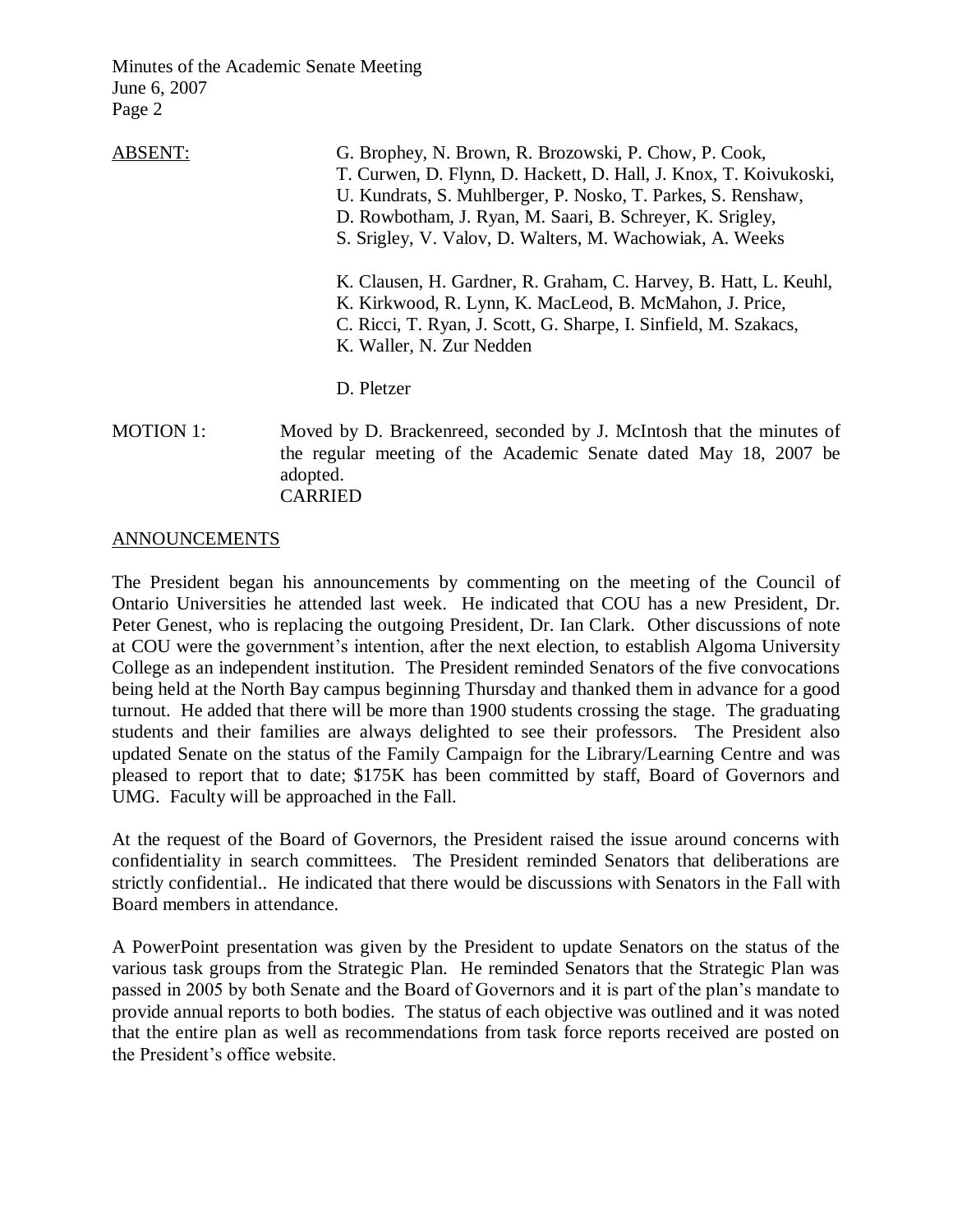Page 3

At the request of the President, Senator Lawrence, Registrar, provided a brief update on admission numbers for September. Senator Lawrence noted that this information can be found on the Intranet site. Overall, there is a 34% increase in admissions for first year compared to June 2006. Most programs have experienced a significant enrolment increase. To date, 896 first year students have accepted Nipissing's offer.

Senator Lawrence also announced that students will be using a new e-mail system beginning next week. It is expected that GMail will be able to better serve the student body. He also encouraged Senators to use the new Grade Book which will greatly assist with marks calculations and downloading final grades to Datatel.

The Vice-President Academic and Research noted that Jack Jones had organized a learning outcomes workshop last week for faculty. This was in response to the OCAV learning outcomes initiative. He indicated that there will be a future workshop for those who were unable to attend.

The Dean of Education asked that Senator Reid be recognized for her work as Director for the Brantford Campus and noted that in his opinion she was key to the success of that program. He also wished to recognize Senator Vanderlee for his contribution to the Faculty of Arts and Science and with the work he did on the new Physical and Health Education program.

Senator deBruyn, President of NUSU introduced the VP External, Josh Fortier to Senate. She reminded Senators that NUSU and the Alumni Association were hosting a luau social at the Wall on the evenings of June  $8<sup>th</sup>$  and  $9<sup>th</sup>$  and that the events were open to faculty, staff and families of the graduates.

## REPORTS FROM STANDING COMMITTEES

## Executive Committee

MOTION 2: Moved by D. Mock, seconded by I. Wassink that the Report of the Executive Committee dated May 29, 2007, be received. CARRIED

## Academic Planning Committee

- MOTION 3: Moved by P. Rickets, seconded by B. Olmsted that the Report of the Academic Planning Committee dated May 17, 2007 be received. CARRIED
- MOTION 4: Moved by P. Ricketts, seconded by J. Long that Senate give Stage 3 Implementation Approval to the proposed diploma, Teacher of Native Language as a Second Language: Algonquian (Ojibwe) for the Native Language as a Second Language (NSL) program, as outlined in the attached document. CARRIED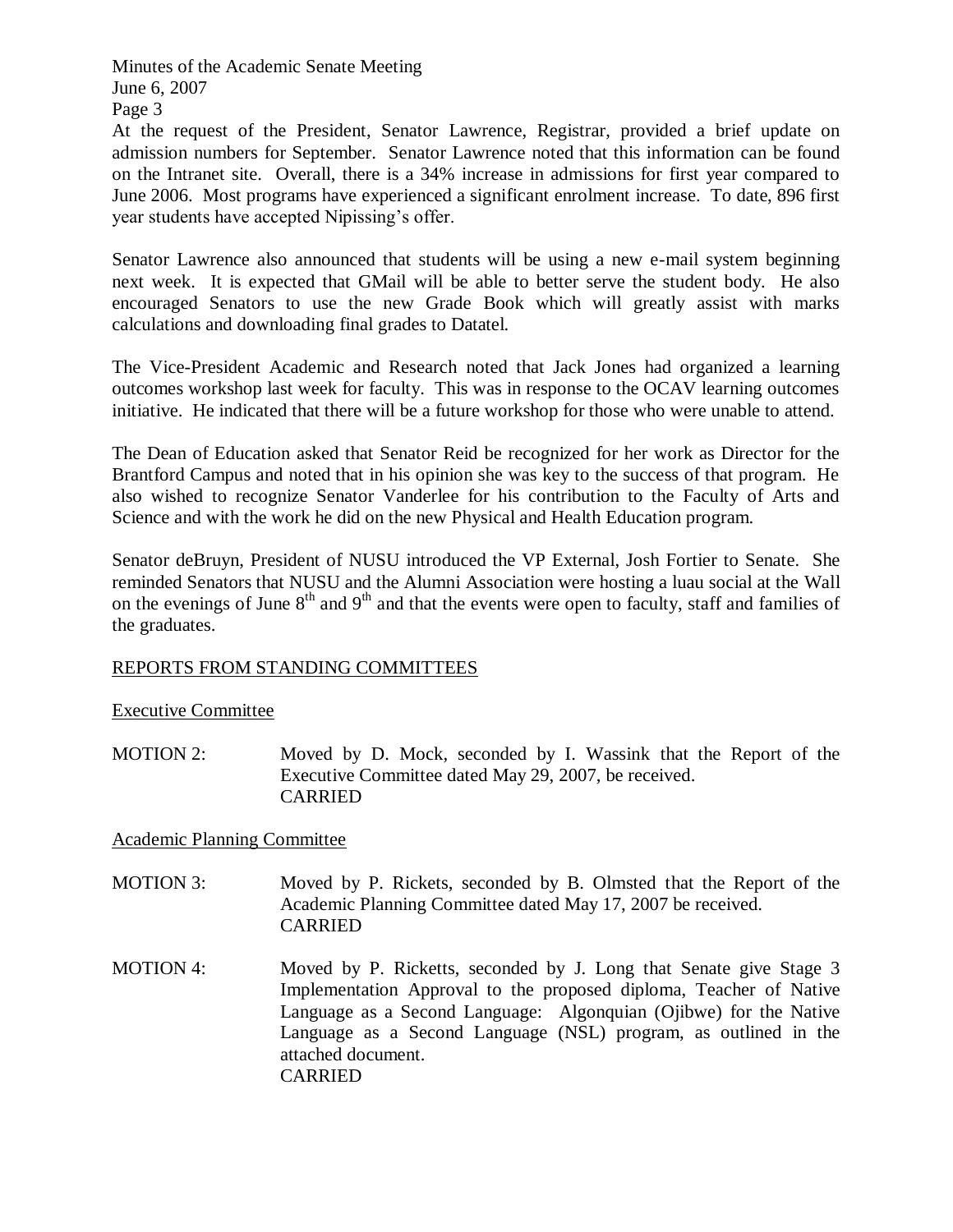- MOTION 5: Moved by P. Ricketts, seconded by J. Long that Senate give Stage 3 Implementation approval to the proposed diploma, Teacher of Cree as a First Language (P/J) for the Native Language as a First Language (NFL) program, as outlined in the attached document. CARRIED
- MOTION 6: Moved by P. Ricketts, seconded by L. Frost that the APC Report for the UPRAC Review of Computer Science, and the APC Report for the UPRAC Review of History, be received. CARRIED
- MOTION 7: Moved by P. Ricketts, seconded by L. Patriquin that Senate give Stage 1 Development Approval to the Bachelor of Arts (Honours) – Combined Major in Social Welfare and Social Development. CARRIED

## ELECTIONS

- Elect one Education Senator to the Appointments, Promotions and Tenure Committee
- L. Frost nominated D. Brackenreed
- MOTION 8: Moved by A B Graff, seconded by R. Breton that nominations cease.

## **Acclaimed: D. Brackenreed**

# REPORTS FROM REPRESENTATIVES ON OTHER BODIES

Senator McCabe, Academic Colleague to COU, reported on a working paper co-authored by faculty members from Ryerson University and Trent University titled *Academic Dishonesty: A Survey of Policies and Procedures at Ontario Universities.* Senator McCabe also stated that Dr. Richard Van Loon has embarked on a review of COU, including the number of council meetings per year. It has been recommended that the status remain at five meetings per year, with two of those meetings with the Executive Heads.

Senator Common informed Senate that the Ontario Council on Graduate Studies is currently reviewing their structure with the idea of moving towards streamlining the process of approval of graduate studies, less rigorous follow up appraisals, but more rigorous initial appraisals.

## AMENDMENT OF BY-LAWS

MOTION 9: Moved by J. McIntosh, seconded by R. Fix that Senate approve the Guidelines for the Operation of the Student Academic Standing Appeals and Petitions Committee in Brantford.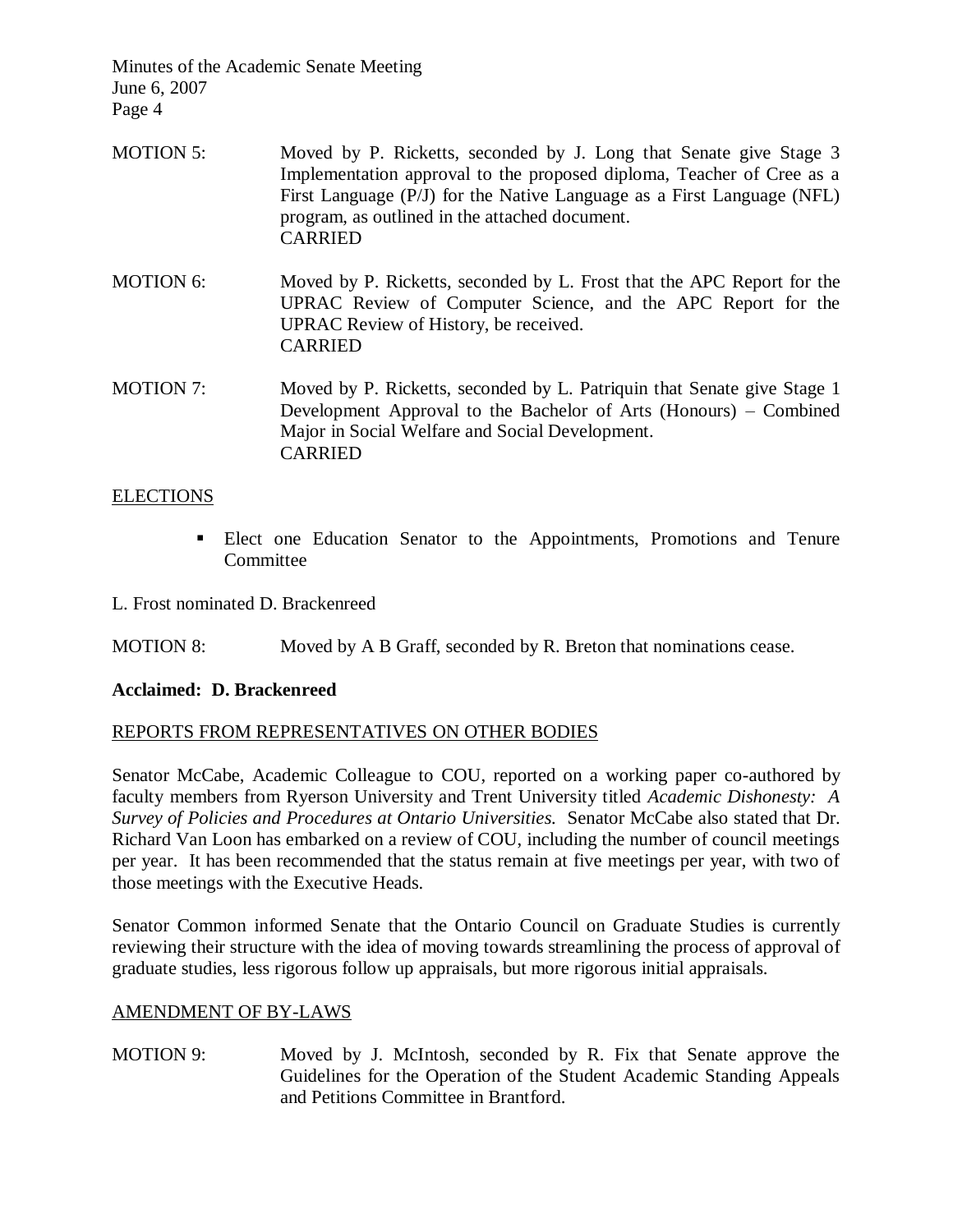CARRIED

### OTHER BUSINESS

MOTION 10: Moved by D. Mock, seconded by P. Ricketts that Senate discharge the non-standing Senate Committees of 2006-07. CARRIED

### NEW BUSINESS

### NOTICE OF MOTION & SPECIAL MEETING OF SENATE

The motion will be reviewed by the Academic Planning Committee and a recommendation will be forwarded to Senate. Following consideration by APC, a special meeting of Senate will be held on Thursday, June 21, 2007 at 1:30 p.m. in F210.

That Senate approve and recommend to the Board of Governors the creation of a four-Faculty structure at Nipissing University, to be achieved in the following steps:

- 1) establish a Faculty of Applied and Professional Studies (initially comprising four Schools of Business and Economics, Nursing, Criminal Justice, and Social Development and Family Studies) to be operational by July 1, 2008 at the latest;
- 2) establish a Faculty of Arts and Social Sciences and a Faculty of Science (initially comprising five departments of Biology/Chemistry; Mathematics and Computer Science; Geography and Geology; Psychology; and Environmental Sciences) to be operational by July 1, 2012 at the latest

Concurrent Education Coordinating Committee

- MOTION 11: Moved by K. Topps, seconded by R. Fix that Senate considers receipt of the Report of the Concurrent Education Coordinating Committee dated 1 June 2007. CARRIED
- MOTION 12: Moved by K. Topps, seconded by K. Ferguson that the Concurrent Education Coordinating Committee Report dated 1 June 2007 be received. CARRIED
- MOTION 13: Moved by K. Topps, seconded by K. Ferguson that Computer Science BSC4 options be added to the P/J and J/I divisions in the Concurrent Education program. CARRIED